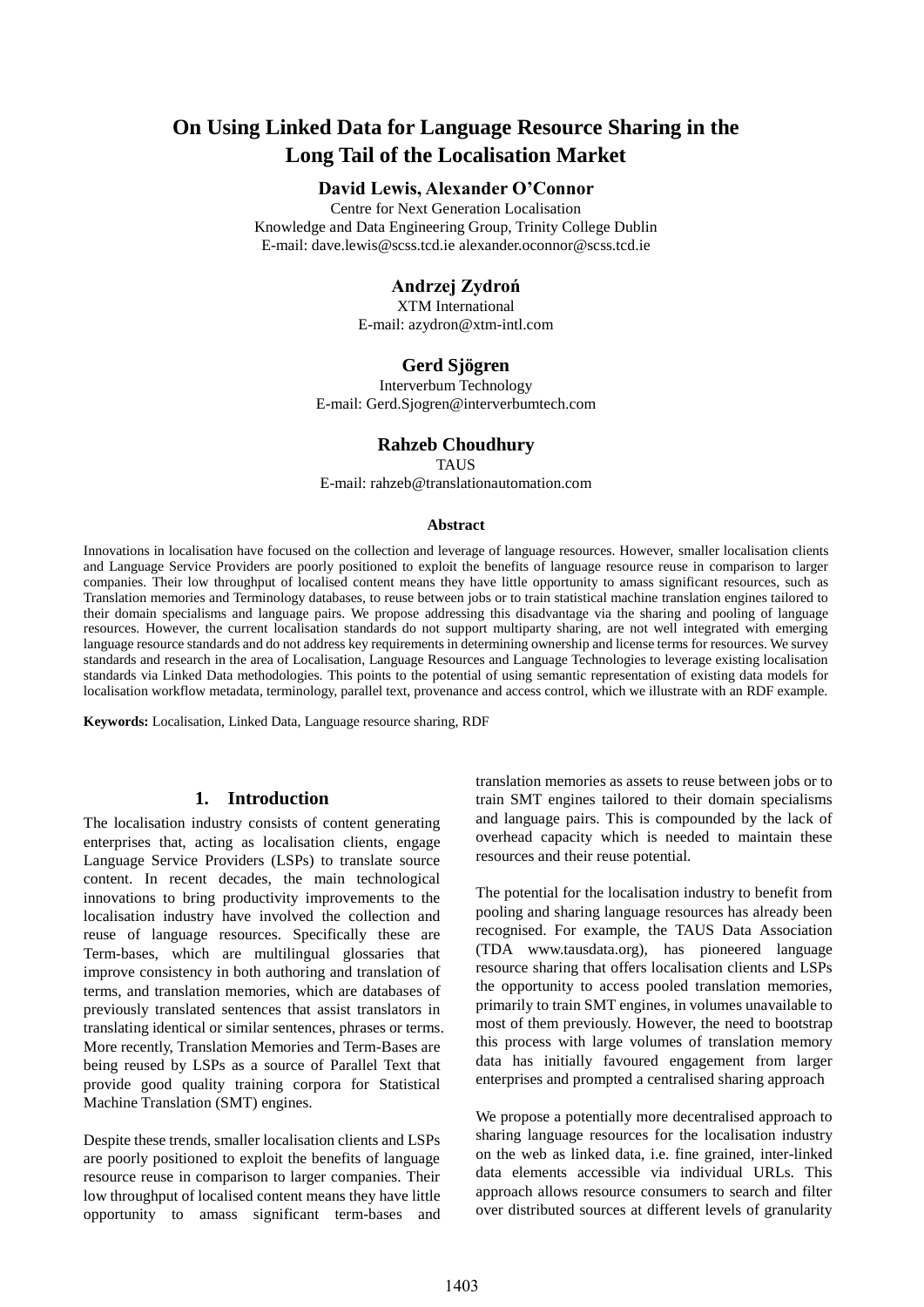by using meta-data languages and queries. This builds on the W3C's Semantic Web Standards; Resource Description Framework (RDF) and the Simple Protocol and RDF Query Language (SPARQL). These standards allow web content and web data (i.e. deep web content) to be interlinked in a decentralised and distributed manner, while remaining discoverable by sharing partners at any time through SPARQL queries. This approach may offer agility to third parties in adding value to existing shared resources via links from elements capturing that value to the original resource. This allows both the value-add element and the original resource to be easily tracked across localisation workflows and their reuse audited. This approach has the potential to be much more open and extensible than existing language resource sharing schemes. It would however require flexible access control and reuse auditing features to support innovation in novel sharing schemes that may be tailored to specific market niches, e.g. medical terminology. The result would be an interlinked web of language data resources and associated provenance meta-data which has been generated during resource creation and reuse in the localisation process. We refer to this as *Linked Language and Localisation Data*, or more concisely *L3Data*.

As previously reported (Lewis et al 2012), we have developed a simple localisation crowd-sourcing application based on L3Data handling principles as a basis for exploring future L3Data sharing scenarios. This paper surveys existing approaches to linguistic data sharing from the linked data community, the localisation industry and the language resource sharing community associated with natural language processing research. In each case we examine how these approaches could be extended to support the proposed vision of L3Data sharing using linked data, and provide an example based on our current implementation.

# **2. Resource Sharing via Linked Data**

In general terms, the Linked Data architecture of the web consists of sets of facts stored as RDF triples. These amount to assertions about particular individual entities (such as a particular document) and its properties (such as an author). RDF can adopt a variety of schemata to represent and classify the properties and individuals, for example the Document Class, or the Author. The schemata provide a method for accessing data across different repositories. The triples can be queried using SPARQL, a pattern matching query language, which permits complex queries to be resolved against the facts. This creates a relatively light-weight, highly-interoperable, standards-based model for sharing data across the web.

The two key innovations in Linked Data are the ability to interlink data between different knowledge repositories, and the ability to represent facts in lightweight structured form based on semantic web standards. Beyond these language level standards, Linked Data repositories make

maximum reuse of existing published vocabularies (such document 'Subjects' from Dublin Core http://dublincore.org/, or 'Person' from Friend of a Friend - http://www.foaf-project.org/). Consensus within domain communities on appropriate RDF vocabularies is primarily driven by uptake of vocabularies across the volume of published data rather than prescription by standards bodies.

The principal sharing application of Linked Data is the Linked Open Data (LOD) cloud, seeded from DBPedia (Auer et al 2007), which leveraged structured knowledge from Wikipedia. The LOD cloud now contains over 31 billlion triples and over 500 Million links between sources provided from 295 datasets, the majority being governmental (Bizer et al 2011). Though the vast majority of current datasets in the LOD cloud are in English, there is strong standards support for multilingual linked data through its use of Unicode, RDF's element-level language tagging and International Web Resource identifiers.

Relevant best practice in linked data sharing suggests use of the Open Provenance Model (Moreau et al 2008) for recording changes to shared data; of licensing annotations to record assertion of ownership, copyright and use permissions; and of the use of the VoID vocabulary (Alexander et al 2009) to aid discovery of a dataset, its API and SPARQL end points.

One challenge in supporting decentralised language data resource sharing in a commercial setting is the control of access to those resources. This is required to control exposure of confidential or copyrighted content and to prevent the fear of free riding by competitors from deterring sharing contributions from SMEs. Solutions for access control of RDF triple stores have involved use of policy based management techniques (Abel et al 2007), use of semantic web rule languages (Muhleisen et al 2010), and access control vocabularies for data sets (Villata et al 2011).

# **3. Language Data Resource Sharing in the Localisation Industry**

A majority of organisations have a need for terminology management to support content creation and translation management (Wright & Budin 1997). A major obstacle to smaller organisations engaging in terminology initiatives is the cost of building and maintaining term databases, including the cost of accessing the necessary tools. The standardised expression of terminological and other lexical resources has been addressed by ISO Technical Committee resulting in an extensible Language Mark-up Framework (Francopoulo et al 2006) of data categories that can capture different lexical properties of a term. While this has proved too complex to adopts in its entirety in the localisation sector, ISO/TC37 produced a more tractable subset encoded in XML, TermBase eXchange (TBX), which is now supported in some localisation industry tools. There are increasing numbers of online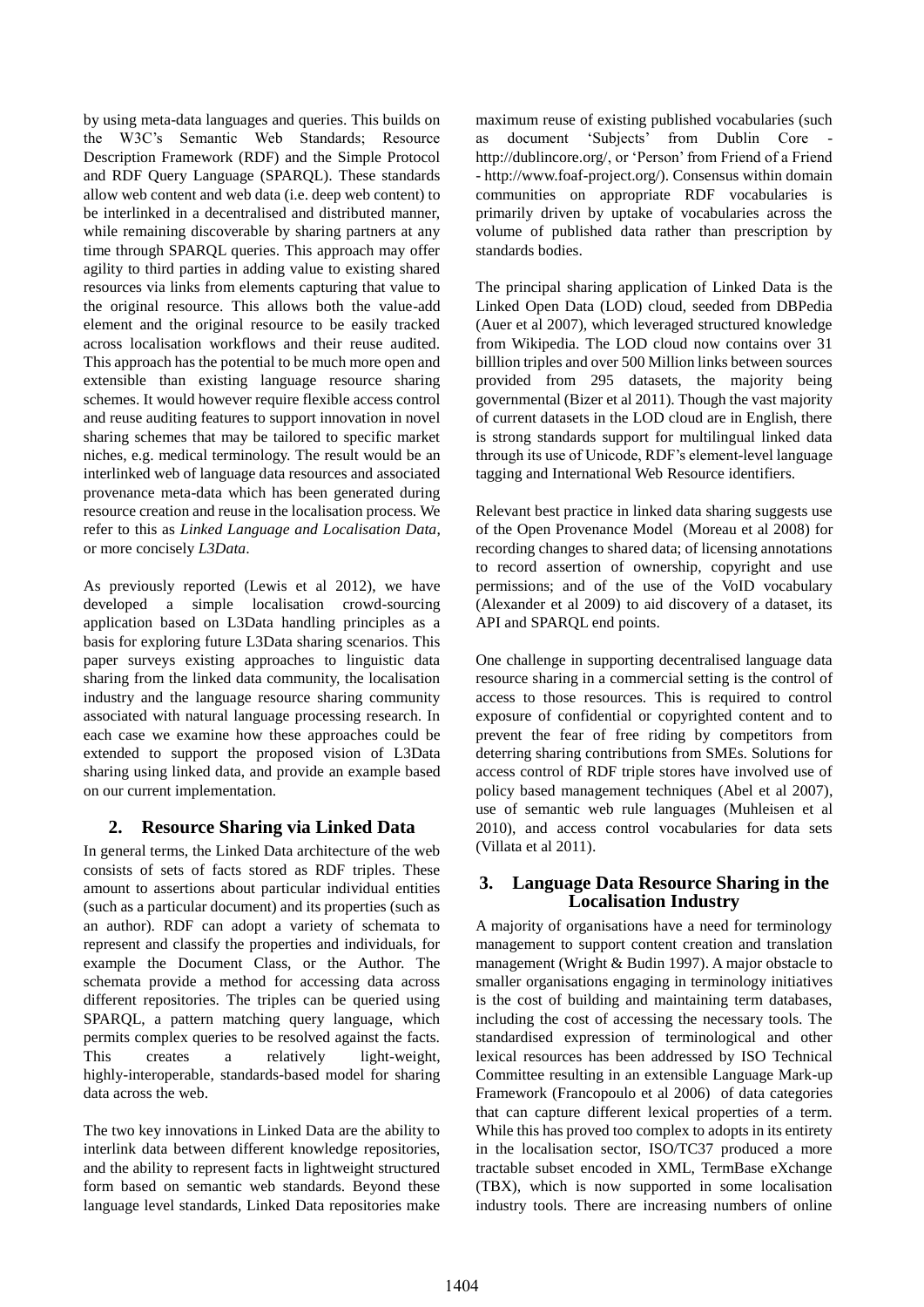dictionaries that offer searches on terms their translations into different languages, e.g. glosbe (http://glosbe.com), however these are often closed services, with few offering opportunities to contribute to or download the dictionary.

**Translation Management** tools are key to delivering increased localisation productivity. Translation is a highly collaborative process involving project managers, translators, reviewers and correctors (Karamanis et al 2010). Translation management also involves sharing resources such as terminology, translation memory and the file being translated. However, this language resource sharing largely only occurs downstream along localisation workflows. The downstream sharing of clients Translation Memories plays an important part in job pricing, as the number of 'in context exact' matches as well as fuzzy matches between the job content and the translation memory impacts the pricing negotiated with the LSPs. However, only completed translation are returned upstream, with few incentives in place to return error reports or quality improvement to received translation memories, or the term bases that often accompany them (Lewis et al 2009). This downstream-centric, push-based approach to language resource exchange is reflected in the standards that have been developed for the localisation industry, namely TermBase Exchange (TBX) for terminology, Translation Memory Exchange (TMX 2005) and XML Localisation Interchange File Format (XLIFF 2007) . These are typically implemented in job-level tool import/export functions that preclude any fine-grained round-trip consistency management as the language resources or the content are updated over time. The OASIS OASIS Open Architecture for XML Authoring and Localization Reference Model (OAXAL http://www.oasis-open.org/committees/tc\_home.php?wg \_abbrev=oaxal) technical committee, proposes mechanisms for linking from source web content to term-base entries (using the Termlink XML schema) and segment-level translations (using the XML Text Memory, 'xml:tm' schema). Currently this linking points to accompanying term-bases and translation memories, however, the use of explicit links could be readily extended to URLs to linked data stores. The Multilingual Information Framework (MLIF) (Cruz-Lara 2004), being developed under ISO TC37, offers a model that forms links between TBX, TMX, XLIFF and the W3C's International Tag Set (Lieske & Sasaki 2007), through a set of interlinked data categories. The RDF mapping already explored under the LMF initiative, therefore provide an as yet unexplored route to readily implemented MLIF as a linked data vocabulary

Using linked data to enable a pull-based approach to exchange language resources addresses the problem in the current push-model with language resource staleness, such that active translation processes can be immediately notified to updates to term-bases and translation memories. By adopting the RDF vocabulary for the Open

Provenance Model (OPM) as a standard way to record changes to linked data, updates to the term bases and translation memories by translators may be logged, audited and potentially remunerated, thereby recognising the contribution and encouraging further updates. Further, by using OPM to record the localisation steps performed on individual segments, a fine grained log of quality assurance data is amassed, adding value to term-bases and translation memories as reusable resources.

### **4. Language Resource Sharing for Language Technology**

Language Resource Sharing is well established in the Language Technology research community, which relies on access to large quantities of linguistic corpora to advance work in this field. Here, concerted efforts have been made to amass resources in repositories, e.g. Linguistic Data Consortium (http://www.ldc.upenn.edu/) and OPUS (http://opus.lingfil.uu.se/index.php), as well as to index what is available in different repositories, e.g. META-SHARE (http://www.meta-share.eu/) and the European Language Resource Association catalogue (http://catalog.elra.info/). However, the language resources available largely come from publically funded sources or are one off data dumps offered by industry – both of which raise problems of resource staleness and maintenance. Furthermore, the wide variety of data formats found on these repositories remains a problem (Ide & Romary 2007). Several proposals are emerging, many based on LMF data categories, for RDF-based solutions to sharing and interlinking language resources. These include the Linguistic Annotation Framework (Ide & Romary 2004), LexInfo for linguistic-ontology linking (Buitelaar P. et al 2009), Lemon to support ontology localisation (Declerck T. et al 2010) and SEMbySEM formulti lingual lexicons (Falk I. et al 2010).

While term-bases and translation-memories can be directly reused in the localisation process, they are becoming increasingly relevant here as sources of parallel text corpora for training Statistical Machine Translation (SMT) engines. The popularity of the MOSES open source SMT toolkit (Hoang et al 2007) has spurred increased interest in the data management of parallel text, both to access it in sufficient volumes and to ensure it is sufficiently targeted and cleaned to yield high quality SMT performance in different translation application domains. Researchers have developed desktop tools (Clarke J.H. et al. 2010; Koehn, P. 2010) to ease the training of SMT engines and online data processing workflows tools (Tiedemann &Weijnitz 2010; Toral et al 2011) are emerging from current FP7 projects that also include resource upload and simple sharing mechanisms. Equivalent commercial offering are quickly emerging, e.g. SmartMate from ALS (http://beta.smartmate.co/) and the Microsoft Translator Hub (http://hub.microsofttranslator.com).

However, the effectiveness of these SMT training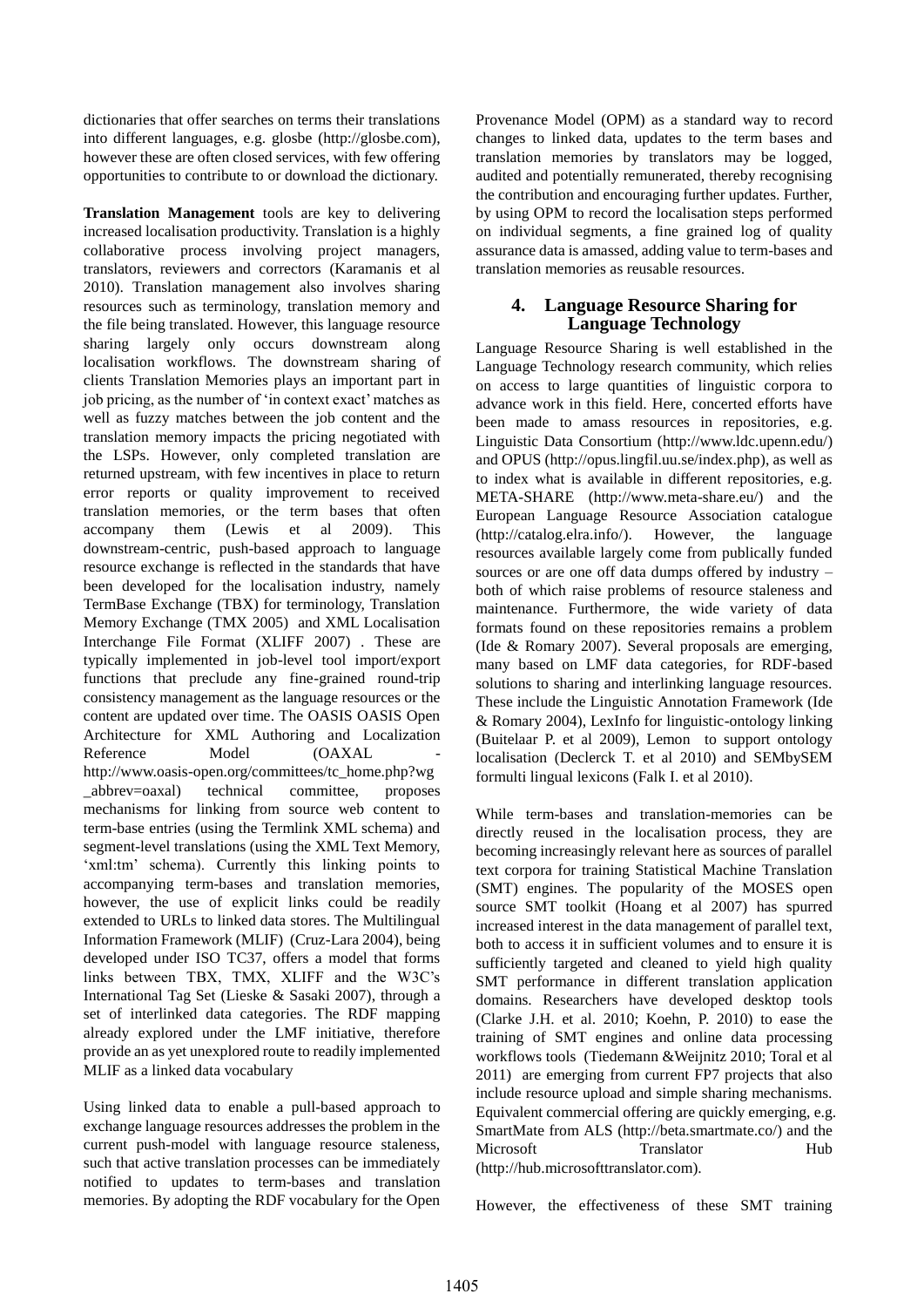

Figure 1: Example of an RDF open provenance records for a localisation nworkflow

technologies remains highly sensitive to the relationship of the training data to the localisation task at hand. The localisation industry is challenged across the board by the atomisation of content caused by the increasing popularity of smaller software products and shorter product lifecycles, e.g. for 'apps' distributed globally on smartphone and online social network platforms. Similar trends are visible in with user- and customer care-driven generation of product/platform support content (e.g. on wikis, user forums, and FAQ). This already erodes the effectiveness of term-base and translation memory reuse as the increased heterogeneity between jobs increases the corresponding domain, style and language mismatches that are observed between the available reusable resources and the incoming jobs. While SMT is more able to handle such mismatches than TM leverage, the quality of SMT output will similarly be eroded by a mismatch between training corpora and the content to be translated. Avoiding this requires low cost, but highly agile and responsive acquisition of training data. This can be achieved by continuous and targeted sharing of linguistic resources that are the by-products of localisation across the broadest range of LSPs and their clients. L3Data is therefore the means by which such systematic, fine-grained, pull-based sharing can be delivered on a large scale.

Until now there has not been an effective model for rapid language data exchange with suitable provenance needed to address commercial quality and access control concerns. The quality and relevance of such aligned text is increasingly being seen as a predictor than training data volume of the resulting SMT quality (Banerjee et al 2011; Vasiljevs 2010). L3Data sharing may therefore empower users to annotate aligned text in TMs with source and translation QA meta-data that will enable filtering of low-quality pairs. In addition, domain classification, part-of-speech tagging and linking to multilingual glossary entries may enable assembly of domain-targeted training data and supports the potential inclusion of lexical features in SMT training. Such would need to be supported by set of usage licenses (http://www.meta-net.eu/meta-share/meta-share/licenses) based on creative commons but tailored to the needs of language resource sharing.

# **5. Use Case**

To provide some initial insight into how an L3Data model might be structured, consider the translation of a single sting, possible in the context of a small enterprise, localsing some web content, but wishing to minimize the cost involved. Figure 1 shows the RDF graph that may be build up using the open provenance model as this string passes through the following processes:

- 1. Being machine translated (node 15601)
- 2. The machine translation of the string being crowd-sourced posted edited resulting in a revised string (node 15709)
- 3. Further crowd-sourced effort is then used the annotate the translated string with a translation rating (node 15771)
- 4. Given that the crowd-sourced post-editing of the machine translation produced such poor results, it is decided in the end to opt for a professional human translation (node 16723)
- 5. A text analytics service is then used to compare the style of the translated string to a corpora in the desired style (node 16727)
- 6. Finally, because of the anomalous rating of the automate target language QA, a human QA is conducted, which is the end passes the string (node 16734).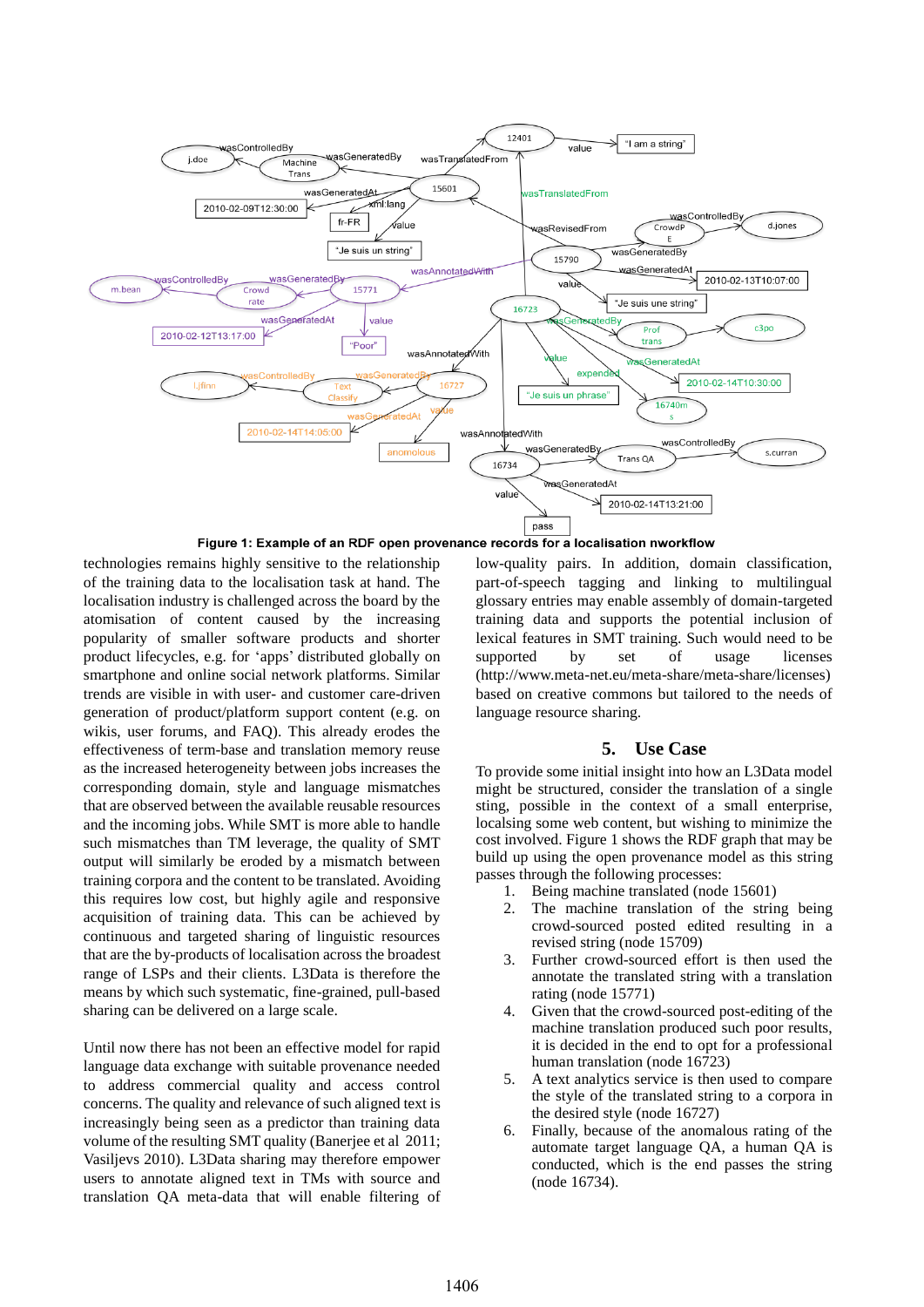Each of these nodes is an entity resulting from a process. Each provides the hub of a provenance record that details the process being performed (linked via attribute wasGeneratedBy), the agent performing the process (wasControlledBy) and the time at which is was completed (wasGeneratedAt). Each node can also be associated with values, for example the resulting string from a translation process (whether it be MT, crowd-sourced post-editing or professional translation), a specific attribute of the process, e,g. the time expended by the professional translation, or the value of an annotation (e.g. crowd-sourced, automated or professional QA assessments). The type ranges of these values will depend on the type of the entity. Relationships between the entities, e.g. wasAnnotatedWith, wasTranslatedFrom, can also be maintained. Overall, all the nodes use the same open provenance attributes, so SPARQL queries can later easily be formed, for example to extract parallel-text, but only with a quality pass status from a professional translation QA reviewer. Equally, queries could be formed to track progress of any number of segments through this process and to capture the path each took.

More significantly still, each node could be stored on a separate RDF triple store operated by different organization using the same schema as when it was stored on a single store. For example, the crowd-sourcing community may wish to keep ownership of its output, e.g. for gathering parallel text for training their own MT engine, while also making it available for an external clients. Equally, the professional translator may keep make the output of contracted translations and corresponding links to the source nodes available as RDF to authenticated clients, but may opt to put stronger access control on the processes performance data, e.g. the time it took to produce the translation, which may be kept confidential for competitive or pricing reasons.

This provides the ability to rapidly reconfigure language processing workflow while retaining the capability to maintain fine grained process monitoring and language resources sharing, due the ability, as linked data, to maintain links between individual RDF nodes.

# **6. Discussion**

Efforts to create shared 'pools' of translation resources for industrial localization, such as that of the TAUS Data Association, have met with enthusiastic engagement from a variety of stakeholders. However, there have been significant challenges in the effective leveraging of the data shared. The narrow scope of content translated by most LSPs means finding a match for reusable resources with similar language, domain and style outside of a single client is rare. At the same time, centralised solutions raise doubts in potential participants about the motivation and sustainability of the approach (e.g. Google's June'11 announcement that it was withdrawing its free translation API) and down-stream copyright infringement of shared resources. L3Data addresses these concerns by opening up the technology for sharing at a fine-grained data level and by offering the potential to transparently expose the provenance of data reuse within a resource sharing network or via SMT training. This essentially places control of the sharing process in the

hands of those contributing and benefiting from that sharing. This may in turn engender confidence in the process at a management cost accessible to even the smallest LSP, thereby overcoming the barriers raised by industry fragmentation and the burgeoning population of SME which make over 99% of LSPs. The resulting efficiencies in the translator productivity and the translation workflow will enable the industry to handle increased volumes of business, while offering clients more transparently assured quality in content translations.

L3Data sharing offers opportunities to forge novel business partnership between players in the localisation industry as well as with other adjacent markets. The primary opportunities will be:

**Cooperating Networks of Language Service Providers and Translators**: The share-alike model facilitated by L3Data allows Localisers to discover data which matches their specific requirements, if available, or to publish data they generate for others to find, reuse and enhance. This gives smaller LSPs the capacity to create networks of bi-directional sharing channels that provide them with access to searchable, online language resources on a previously unaffordable scale, thereby enabling them to be agile and cost-effective in competing for long tail localisation jobs. There is great potential for small LSPs to cooperate in bidding for work, possibly pooling language competencies and sharing data to bid for jobs of otherwise unattainable volume and language range. Individual translators will be able to pool resources in common domains and language pairs. Linked meta-data on the legal and copyright status of such data enables the auditing of the sharing of language resources between industry stakeholders at low cost and with a clear view of licenses.

**Language Resource sharing for existing Value Networks**: Localisation often occurs in existing value networks. Examples include: (a) network of platform technology vendors, e.g. MS Office, Apple's IOS, Google Android, and the developers of application based on these platforms; (b) enterprises and public sectors bodies working within a common regulatory framework, e.g. in the medical, legal or transport sectors and in the voluntary sector, e.g. translating open source software. These existing networks will benefit from terminology sharing and its use for domain specific SMT training.

**Language Resource Curators:** Localisation data, such as aligned text and term-banks typically requires substantial curation through data collection, cleaning, and value-add annotation before being suitable for reuse. If we consider the growth of L3Data sharing networks, such curation may become a viable commercial support service. An open data format for the core linguistic resources (i.e. parallel corpora and terminology) enables development of effective, multi-source linked data querying tools that can perform tasks such as cleaning, anonymising, quality rating, domain annotation and lexical annotation. The decentralised nature of linked data means that individual curators can add value to language data through links to meta-data that they generate and control access to. This offers the basis for controlled, but flexible commercial access to that meta-data, therefore offering new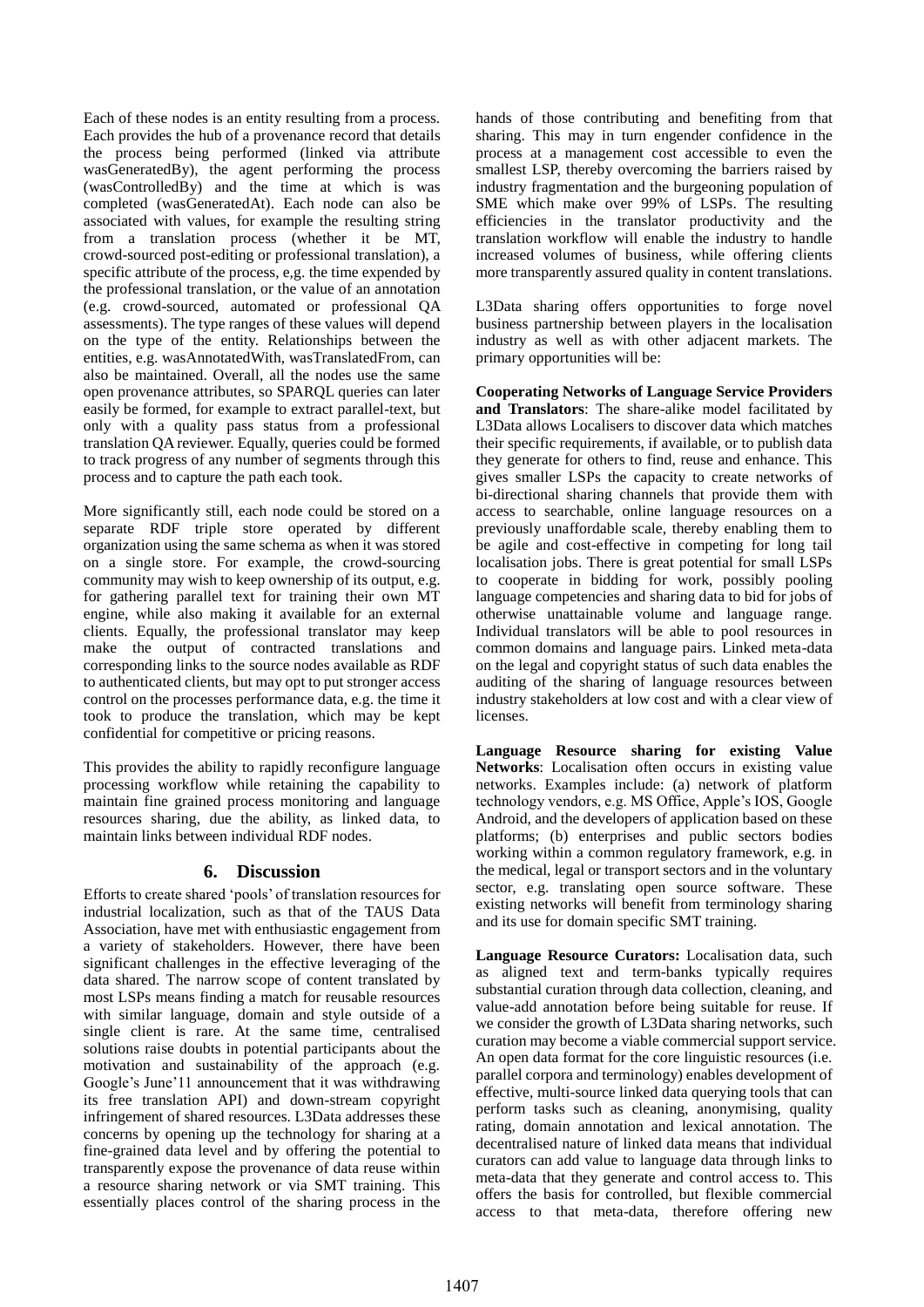commercial niches servicing the broader uptake in L3Data sharing. Interlinking itself, e.g. between aligned text and public term-bases, also becomes a viable value-add service, with the ease of interlinking triple stores deployed on the cloud.

**Localisation System Integration**: While free and open sharing of all localisation data on the web of data may require considerable medium-term repositioning within the industry, there is considerable near-term potential to provide platforms for consortia or value networks of LSPs and translators (commercial, public or voluntary) with shared interests in specific content domains. A key difficulty to sharing in such collaborative networks is the complex spectrum of different XML-based standards for exchange and their varying levels of tool compliance and performance. A key advantage of the Linked Data approach is the use of an open-world RDF model that allows systems to only consider the meta-data that they need, while safely ignoring any surplus information. This can considerably lower the cost of integrating new language technology services into such platforms, as well as of integrating with the client's content, customer and knowledge management systems.

**Integration with knowledge management:** Semantic Web and linked data technology is being applied with some success to improve the internal knowledge management of large and content intensive enterprises. This is primarily conducted by annotating content with an evolving ontology that represents and helps to organise and explore the complex knowledge structures used by the enterprise. This has a strong potential synergy with the L3Data approach. Already, for example, Interverbum's terminology management supports the construction of taxonomies. This could easily be enhanced to support ontologies with rich logical associations to support complex queries and mining of large volumes of content, regardless of the language involved.

# **7. Future Work**

Building on our initial implementation of an L3Data platform (Lewis et al 2012) we aim to develop open interoperability with existing content management and localisation tools to provide commercially viable acquisition, pooling, preparation, interlinking, controlled sharing and audited reuse of L3Data as part of commercial localisation workflows. Seamless interoperation between content management systems and localisation tools remains a major challenge however. Though our implementation shows how an RDF provenance model can track and interlink content processes from both types of systems, their respective industry sectors still do not share many common semantics that can span this gap. One approach to addressing this is being undertaken by the recently formed MultilingualWeb-Language Technology working group at the W3C (Filip et al 2012). Building on the approach of the ITS standard, this group is developing a set of data categories addressing content meta-data as it rounds trips between content management systems, localisation workflows and language technologies such as SMT and text analytics. These semantics may then be usefully used to classify type of entities and processes used in L3Data

province models. Indeed we see such as approach being more widely applicable to the end-to-end content value chain. Within the Centre for next Generation Localisation we have been developing broader semantic models of content processing that encompasses adaptive and content delivery, speech process and multimodal content interaction (Jones et al 2011). The L3Data sharing approach is well suited to rapid experimentation with novel forms of value networks that can exploit shared L3Data, including: crowd-sourcing of translations, annotation and quality assurance; translator cooperatives and skills banks; flash-team formation for on-demand SMT training; and both linguistic annotation and interlink maintenance-as-a-service. Combined with a broader view of content processing, and accompanying semantic models, such innovations will extend the impact of language resource sharing beyond the confines of existing localisation processes and into broad multi-lingual web content management.

# **8. Conclusion**

To summarise, the proposed L3Data sharing aims to maintain links between fine-grained data resulting from the localisation process. These data inter-linkages are exposed as IRI/URLs to reap rewards of immediacy and consistency that are difficult to achieve when data interoperability relies on push-based file import and export functions between monolithic tools. Instead, as content is presented for localisation as a stream of new elements, consistency and quality maintenance for terminology and parallel text must become a continuous and mandatory rather than a periodic and optional activity. Such data and link maintenance is supported by linguistic technology services which can plug-in seamlessly to tools in the localisation workflow by matching their semantic service signatures with the semantics of the inter-linked content being processed.

# **9. Acknowledgements**

This research is partially supported by the Science Foundation Ireland (Grant 07/CE/I1142) as part of the Centre for Next Generation Localisation (www.cngl.ie) at Trinity College Dublin.

# **10. References**

- Abel, F., De Coi, J.L., Henze1, N., Koesling, A.W., Krause1, D., Olmedilla, D. (2007) Enabling Advanced and Context-Dependent Access Control in RDF Stores, International Semantic Web Conference 2007, LNCS 4825, pp. 1–14, 2007.
- Alexander K., Hausenblas M. (2009) Describing Linked Datasets On the Design and Usage of voiD, the "Vocabulary Of Interlinked Datasets, Linked Data on the Web (LDOW2009), Apr 2009
- Auer, S., Bizer, C., Kobilarov, G., Lehmann, J., Cyganiak, R., Ives, Z. (2007) Dbpedia: A nucleus for a web of open data, Journal of the Semantic Web LNCS 4825
- Banerjee P., Naskar, S.K., Roturier, J., Way, A., van Genabith, J. (2011) Domain Adaptation in Statistical Machine Translation of User-Forum Data using